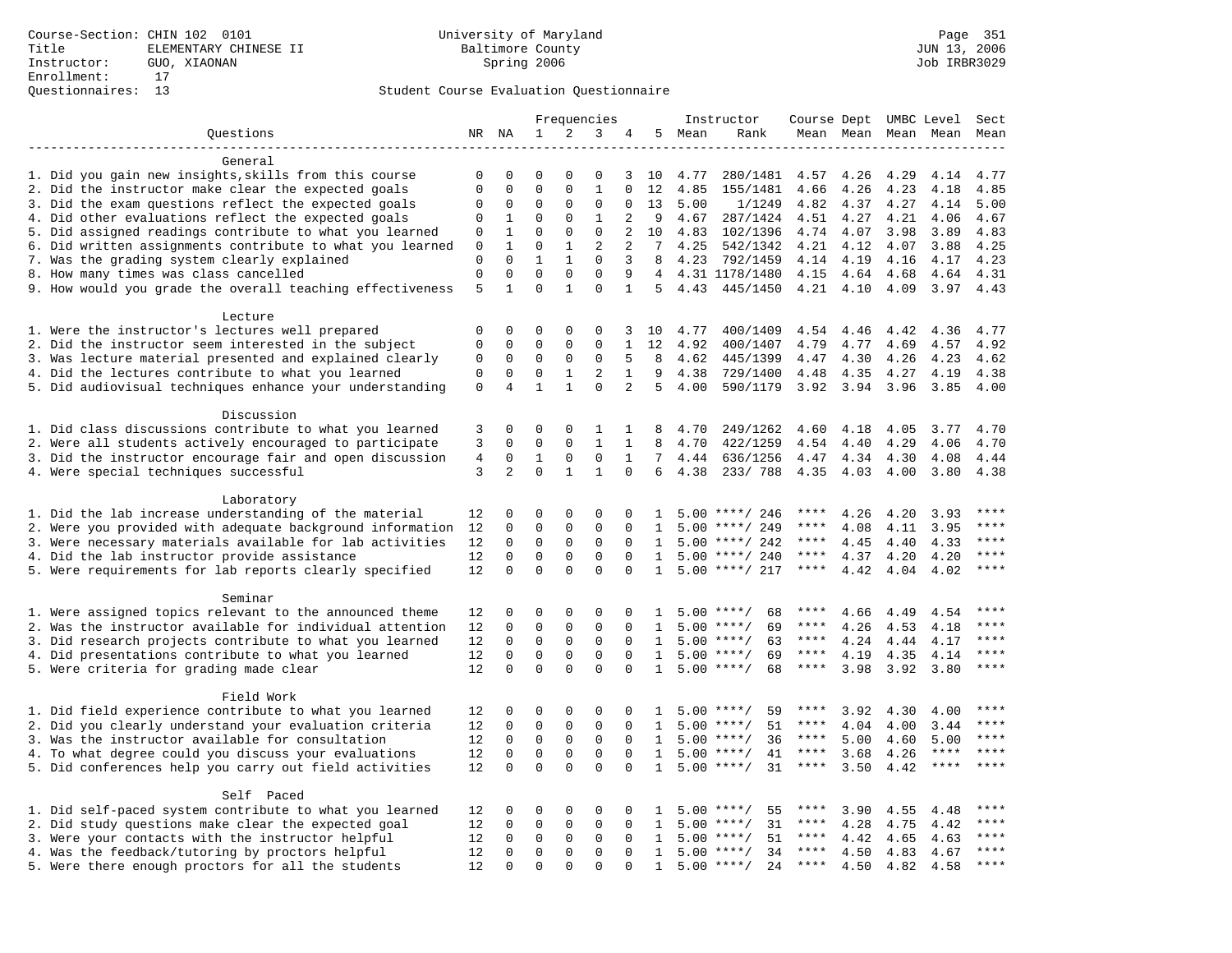| Course-Section: CHIN 102 0101 |                       | University of Maryland                  | Page 351     |
|-------------------------------|-----------------------|-----------------------------------------|--------------|
| Title                         | ELEMENTARY CHINESE II | Baltimore County                        | JUN 13, 2006 |
| Instructor:                   | GUO, XIAONAN          | Spring 2006                             | Job IRBR3029 |
| Enrollment:                   |                       |                                         |              |
| Ouestionnaires: 13            |                       | Student Course Evaluation Questionnaire |              |

|            | Credits Earned |               | Cum. GPA |   |          | Reasons                | Type                        | Majors |                                   |   |
|------------|----------------|---------------|----------|---|----------|------------------------|-----------------------------|--------|-----------------------------------|---|
| $00 - 27$  |                | $0.00 - 0.99$ |          | Α | - 11     | Required for Majors 11 | Graduate                    | 0      | Major                             |   |
| $28 - 55$  | 2              | $1.00 - 1.99$ |          | В |          |                        |                             |        |                                   |   |
| $56 - 83$  | 4              | $2.00 - 2.99$ |          | C |          | General                | Under-grad                  | 13     | Non-major                         | 6 |
| $84 - 150$ | $\Omega$       | $3.00 - 3.49$ |          | D | $\Omega$ |                        |                             |        |                                   |   |
| Grad.      | $\mathbf 0$    | $3.50 - 4.00$ |          | F | $\Omega$ | Electives              |                             |        | #### - Means there are not enough |   |
|            |                |               |          | Ρ | $\Omega$ |                        | responses to be significant |        |                                   |   |
|            |                |               |          |   | $\Omega$ | Other                  |                             |        |                                   |   |
|            |                |               |          |   | $\Omega$ |                        |                             |        |                                   |   |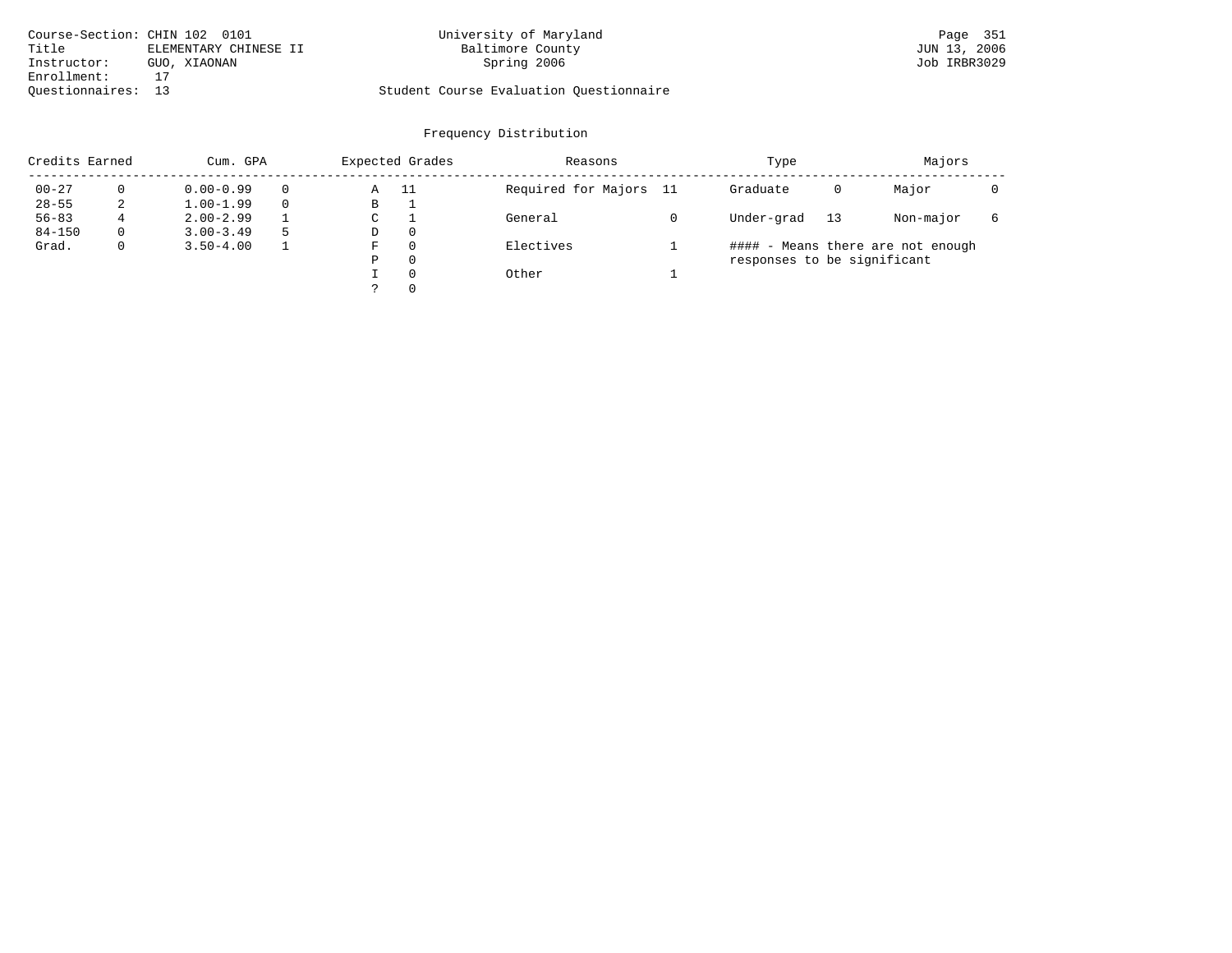|                                                           |                |                | Frequencies |          |                |    |     |      | Instructor     | Course Dept |      | UMBC Level |      | Sect |
|-----------------------------------------------------------|----------------|----------------|-------------|----------|----------------|----|-----|------|----------------|-------------|------|------------|------|------|
| Questions                                                 | NR             | ΝA             |             |          |                | 4  | 5   | Mean | Rank           | Mean        | Mean | Mean Mean  |      | Mean |
| General                                                   |                |                |             |          |                |    |     |      |                |             |      |            |      |      |
| 1. Did you gain new insights, skills from this course     |                |                |             |          |                |    | 1 N | 4.37 | 718/1481       | 4.57        | 4.26 | 4.29       | 4.14 | 4.37 |
| 2. Did the instructor make clear the expected goals       |                | $\Omega$       | $\Omega$    | $\Omega$ |                |    | 11  | 4.47 | 560/1481       | 4.66        | 4.26 | 4.23       | 4.18 | 4.47 |
| 3. Did the exam questions reflect the expected goals      |                | $\Omega$       | 0           |          | $\mathfrak{D}$ |    | 14  | 4.63 | 369/1249       | 4.82        | 4.37 | 4.27       | 4.14 | 4.63 |
| 4. Did other evaluations reflect the expected goals       | O              | $\overline{a}$ | $\Omega$    |          |                |    |     | 4.35 | 620/1424       | 4.51        | 4.27 | 4.21       | 4.06 | 4.35 |
| 5. Did assigned readings contribute to what you learned   |                |                | $\Omega$    | $\Omega$ |                |    | 12  | 4.65 | 209/1396       | 4.74        | 4.07 | 3.98       | 3.89 | 4.65 |
| 6. Did written assignments contribute to what you learned |                |                |             |          |                |    | 8   | 4.18 | 615/1342       | 4.21        | 4.12 | 4.07       | 3.88 | 4.18 |
| 7. Was the grading system clearly explained               |                | $\Omega$       | $\Omega$    | $\Omega$ |                |    | 6   | 4.06 | 935/1459       | 4.14        | 4.19 | 4.16       | 4.17 | 4.06 |
| 8. How many times was class cancelled                     |                | $\Omega$       | $\Omega$    |          | $\Omega$       | 15 |     |      | 4.00 1349/1480 | 4.15        | 4.64 | 4.68       | 4.64 | 4.00 |
| 9. How would you grade the overall teaching effectiveness | $\mathfrak{D}$ | <sup>n</sup>   | ∩           |          | ศ              |    | б.  | 4.00 | 836/1450       | 4.21        | 4.10 | 4.09       | 3.97 | 4.00 |
| Lecture                                                   |                |                |             |          |                |    |     |      |                |             |      |            |      |      |
| 1. Were the instructor's lectures well prepared           |                |                |             |          |                | 10 |     | 4.32 | 990/1409       | 4.54        | 4.46 | 4.42       | 4.36 | 4.32 |
| 2. Did the instructor seem interested in the subject      |                | $\Omega$       | $\Omega$    | $\Omega$ |                |    | 13  | 4.67 | 963/1407       | 4.79        | 4.77 | 4.69       | 4.57 | 4.67 |
| 3. Was lecture material presented and explained clearly   | 0              | $\Omega$       |             |          |                |    | q   | 4.32 | 773/1399       | 4.47        | 4.30 | 4.26       | 4.23 | 4.32 |
| 4. Did the lectures contribute to what you learned        | 0              | $\Omega$       |             |          |                |    | 12  | 4.58 | 521/1400       | 4.48        | 4.35 | 4.27       | 4.19 | 4.58 |
| 5. Did audiovisual techniques enhance your understanding  | $\mathbf{1}$   |                |             | $\cap$   |                |    | 4   | 3.85 | 732/1179       | 3.92        | 3.94 | 3.96       | 3.85 | 3.85 |
| Discussion                                                |                |                |             |          |                |    |     |      |                |             |      |            |      |      |
| 1. Did class discussions contribute to what you learned   | 11             | 0              |             | $\Omega$ |                |    |     | 4.50 | 345/1262       | 4.60        | 4.18 | 4.05       | 3.77 | 4.50 |
| 2. Were all students actively encouraged to participate   |                |                | $\Omega$    | $\Omega$ | $\overline{c}$ |    | 5.  | 4.38 | 701/1259       | 4.54        | 4.40 | 4.29       | 4.06 | 4.38 |
| 3. Did the instructor encourage fair and open discussion  |                |                | 0           | $\Omega$ |                |    |     | 4.50 | 571/1256       | 4.47        | 4.34 | 4.30       | 4.08 | 4.50 |
| 4. Were special techniques successful                     | 11             |                |             |          |                |    |     | 4.33 | 254/788        | 4.35        | 4.03 | 4.00       | 3.80 | 4.33 |

|            | Credits Earned<br>Cum. GPA |               | Expected Grades |   | Reasons  |                     | Type   | Majors                      |    |                                   |  |
|------------|----------------------------|---------------|-----------------|---|----------|---------------------|--------|-----------------------------|----|-----------------------------------|--|
| $00 - 27$  |                            | $0.00 - 0.99$ |                 | Α | 8        | Required for Majors |        | Graduate                    | 0  | Major                             |  |
| $28 - 55$  | 2                          | $1.00 - 1.99$ | $\Omega$        | В | Þ        |                     |        |                             |    |                                   |  |
| $56 - 83$  |                            | $2.00 - 2.99$ |                 | C |          | General             |        | Under-grad                  | 19 | Non-major                         |  |
| $84 - 150$ | 2                          | $3.00 - 3.49$ |                 | D | 0        |                     |        |                             |    |                                   |  |
| Grad.      | $\mathbf{0}$               | $3.50 - 4.00$ |                 | F | $\Omega$ | Electives           |        |                             |    | #### - Means there are not enough |  |
|            |                            |               |                 | Ρ | 0        |                     |        | responses to be significant |    |                                   |  |
|            |                            |               |                 |   | $\Omega$ | Other               | $\sim$ |                             |    |                                   |  |
|            |                            |               |                 |   |          |                     |        |                             |    |                                   |  |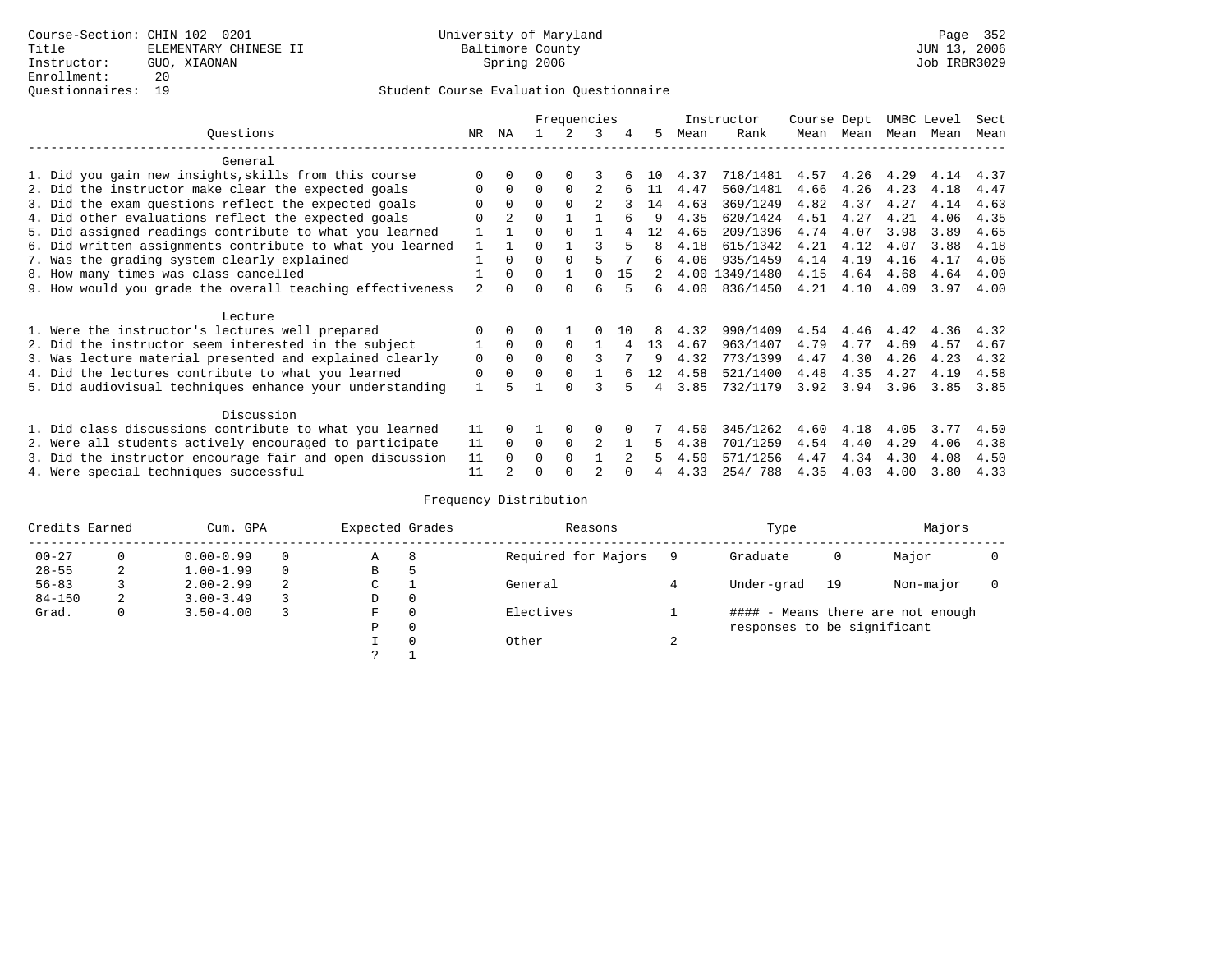|                                                           | Frequencies  |                | Instructor     |              |                         |              | Course Dept UMBC Level | Sect |                    |             |           |                     |           |       |
|-----------------------------------------------------------|--------------|----------------|----------------|--------------|-------------------------|--------------|------------------------|------|--------------------|-------------|-----------|---------------------|-----------|-------|
| Ouestions                                                 |              | NR NA          | $\mathbf{1}$   | 2            | 3                       |              | 5                      | Mean | Rank               |             |           | Mean Mean Mean Mean |           | Mean  |
| General                                                   |              |                |                |              |                         |              |                        |      |                    |             |           |                     |           |       |
| 1. Did you gain new insights, skills from this course     | 0            | 0              | $\Omega$       | $\Omega$     | 1                       | 4            | 9                      | 4.57 | 487/1481           | 4.57        | 4.26      | 4.29                | 4.40      | 4.57  |
| 2. Did the instructor make clear the expected goals       | $\Omega$     | 0              | $\Omega$       | $\Omega$     | $\overline{c}$          | 4            | 8                      | 4.43 | 632/1481           | 4.43        | 4.26      | 4.23                | 4.29      | 4.43  |
| 3. Did the exam questions reflect the expected goals      | $\Omega$     | 0              | $\Omega$       | $\Omega$     | $\mathbf{1}$            | 4            | 9                      | 4.57 | 432/1249           | 4.57        | 4.37      | 4.27                | 4.36      | 4.57  |
| 4. Did other evaluations reflect the expected goals       | $\Omega$     | 5              | $\Omega$       | $\Omega$     | $\mathbf{1}$            | 2            | 6                      | 4.56 | 385/1424           | 4.56        | 4.27      | 4.21                | 4.28      | 4.56  |
| 5. Did assigned readings contribute to what you learned   | 0            | $\overline{a}$ | $\Omega$       | $\Omega$     | $\mathbf{1}$            | 3            | 8                      | 4.58 | 252/1396           | 4.58        | 4.07      | 3.98                | 3.94      | 4.58  |
| 6. Did written assignments contribute to what you learned | $\mathsf 0$  | $\overline{2}$ | 0              | $\mathbf{1}$ | $\overline{c}$          | 3            | 6                      | 4.17 | 626/1342           | 4.17        | 4.12      | 4.07                | 4.05      | 4.17  |
| 7. Was the grading system clearly explained               | $\mathbf 0$  | $\Omega$       | $\Omega$       | $\mathbf{1}$ | $\overline{2}$          | 5            | 6                      | 4.14 | 872/1459           | 4.14        | 4.19      | 4.16                | 4.17      | 4.14  |
| 8. How many times was class cancelled                     | $\Omega$     | 0              | $\Omega$       | $\Omega$     | $\Omega$                | 5            | 9                      | 4.64 | 966/1480           |             | 4.64 4.64 | 4.68                | 4.68      | 4.64  |
| 9. How would you grade the overall teaching effectiveness | 5            | $\Omega$       | $\Omega$       | $\Omega$     | $\Omega$                | 3            | б.                     | 4.67 | 217/1450           | 4.67 4.10   |           | 4.09                | 4.15      | 4.67  |
|                                                           |              |                |                |              |                         |              |                        |      |                    |             |           |                     |           |       |
| Lecture                                                   |              |                |                |              |                         |              |                        |      |                    |             |           |                     |           |       |
| 1. Were the instructor's lectures well prepared           | 1            | 0              | $\Omega$       | $\Omega$     | 1                       | 4            | 8                      | 4.54 | 727/1409           | 4.54        | 4.46      | 4.42                | 4.47      | 4.54  |
| 2. Did the instructor seem interested in the subject      | $\mathbf{1}$ | $\mathbf 0$    | $\mathbf{0}$   | 0            | $\mathbf 0$             | $\mathbf 0$  | 13                     | 5.00 | 1/1407             | 5.00        | 4.77      | 4.69                | 4.78      | 5.00  |
| 3. Was lecture material presented and explained clearly   | 1            | $\Omega$       | 0              | 0            | 3                       | 3            | 7                      | 4.31 | 783/1399           | 4.31        | 4.30      | 4.26                | 4.29      | 4.31  |
| 4. Did the lectures contribute to what you learned        | 1            | $\Omega$       | $\mathbf 0$    | $\Omega$     | 3                       | 3            | 7                      | 4.31 | 829/1400           | 4.31        | 4.35      | 4.27                | 4.34      | 4.31  |
| 5. Did audiovisual techniques enhance your understanding  | $\mathbf{1}$ | 3              | $\mathbf{1}$   | $\mathbf{1}$ | $\Omega$                | 4            | 4                      | 3.90 | 692/1179           | 3.90        | 3.94      | 3.96                | 4.05      | 3.90  |
| Discussion                                                |              |                |                |              |                         |              |                        |      |                    |             |           |                     |           |       |
| 1. Did class discussions contribute to what you learned   | 7            | 0              | $\Omega$       | $\Omega$     | $\Omega$                | 1            | 6                      | 4.86 | 146/1262           | 4.86        | 4.18      | 4.05                | 4.11      | 4.86  |
| 2. Were all students actively encouraged to participate   | 7            | 0              | 0              | 0            | 1                       | $\Omega$     | 6                      | 4.71 | 402/1259           | 4.71        | 4.40      | 4.29                | 4.34      | 4.71  |
| 3. Did the instructor encourage fair and open discussion  | 7            | 0              | $\mathbf 0$    | $\mathbf 0$  | $\mathbf{1}$            | $\Omega$     | 6                      | 4.71 | 406/1256           | 4.71        | 4.34      | 4.30                | 4.28      | 4.71  |
| 4. Were special techniques successful                     | 7            | 3              | $\overline{2}$ | $\Omega$     | $\mathbf{1}$            | $\Omega$     | $\mathbf{1}$           | 2.50 | 763/788            | 2.50        | 4.03      | 4.00                | 3.98      | 2.50  |
|                                                           |              |                |                |              |                         |              |                        |      |                    |             |           |                     |           |       |
| Laboratory                                                |              |                |                |              |                         |              |                        |      |                    |             |           |                     |           |       |
| 2. Were you provided with adequate background information | 12           | 0              | 1              | $\Omega$     | 1                       | $\Omega$     | O                      |      | $2.00$ ****/ 249   |             | 4.08      | 4.11                | 4.32      |       |
| 3. Were necessary materials available for lab activities  | 12           | $\mathbf{1}$   | $\Omega$       | $\Omega$     | $\mathbf{1}$            | $\Omega$     | $\Omega$               |      | $3.00$ ****/ 242   | ****        | 4.45      | 4.40                | 4.63      | ****  |
| 4. Did the lab instructor provide assistance              | 12           | $\mathbf{1}$   | $\Omega$       | 0            | $\mathbf{1}$            | $\Omega$     | $\Omega$               |      | $3.00$ ****/ 240   | $***$ * * * | 4.37      | 4.20                | 4.58      | $***$ |
| 5. Were requirements for lab reports clearly specified    | 12           | $\mathbf{1}$   | $\Omega$       | $\Omega$     | $\mathbf{1}$            | $\Omega$     | $\Omega$               |      | $3.00$ ****/ 217   | $***$ * * * | 4.42      |                     | 4.04 4.28 | $***$ |
| Seminar                                                   |              |                |                |              |                         |              |                        |      |                    |             |           |                     |           |       |
| 2. Was the instructor available for individual attention  | 12           | 1              | $\Omega$       | $\mathbf 0$  | $\mathbf 0$             | 1            | 0                      |      | $4.00$ ****/<br>69 | ****        | 4.26      | 4.53                | 4.83      |       |
| 3. Did research projects contribute to what you learned   | 12           | $\mathbf{1}$   | 0              | 0            | $\mathbf 0$             | 1            | 0                      | 4.00 | $***/$<br>63       | ****        | 4.24      | 4.44                | 4.00      | $***$ |
| 4. Did presentations contribute to what you learned       | 13           | $\mathbf 0$    | $\mathbf 0$    | $\Omega$     | $\Omega$                | $\mathbf{1}$ | $\Omega$               |      | $4.00$ ****/<br>69 | $***$ * * * | 4.19      | 4.35                | 4.72      | ****  |
|                                                           |              |                |                |              |                         |              |                        |      |                    |             |           |                     |           |       |
| Field Work                                                |              |                |                |              |                         |              |                        |      |                    |             |           |                     |           |       |
| 1. Did field experience contribute to what you learned    | 13           | 0              | 0              | 0            | 0                       | 1            | 0                      |      | $4.00$ ****/<br>59 | ****        | 3.92      | 4.30                | 4.67      | ****  |
| 2. Did you clearly understand your evaluation criteria    | 13           | $\Omega$       | $\Omega$       | $\Omega$     | $\Omega$                | $\Omega$     | $\mathbf{1}$           |      | $5.00$ ****/<br>51 | ****        | 4.04      | 4.00                | 4.07      | $***$ |
|                                                           |              |                |                |              |                         |              |                        |      |                    |             |           |                     |           |       |
| Self Paced                                                |              |                |                |              |                         |              |                        |      |                    |             |           |                     |           |       |
| 1. Did self-paced system contribute to what you learned   | 12           | 0              | $\Omega$       | $\Omega$     | $\mathbf 0$             |              |                        |      | $4.50$ ****/<br>55 | ****        | 3.90      | 4.55                | 4.44      |       |
| 2. Did study questions make clear the expected goal       | 12           | 0              | $\Omega$       | 0            | $\mathbf 0$             | $\Omega$     | 2                      | 5.00 | 31<br>$***/$       | ****        | 4.28      | 4.75                | 4.50      | ****  |
| 3. Were your contacts with the instructor helpful         | 12           | $\Omega$       | $\mathbf 0$    | 0            | $\mathbf 0$<br>$\Omega$ | $\Omega$     | 2                      |      | 51<br>$5.00$ ****/ | $***$ * * * | 4.42      | 4.65                | 4.66      | $***$ |
| 4. Was the feedback/tutoring by proctors helpful          | 12           | 1              | $\Omega$       | 0            |                         | $\Omega$     | $\mathbf{1}$           |      | $5.00$ ****/<br>34 | $***$ * * * | 4.50      | 4.83                | 4.43      | $***$ |
| 5. Were there enough proctors for all the students        | 12           | $\mathbf{1}$   | $\Omega$       | $\Omega$     | $\Omega$                | $\Omega$     | $\mathbf{1}$           |      | $5.00$ ****/<br>24 | $***$ * *   | 4.50      | 4.82                | 5.00      |       |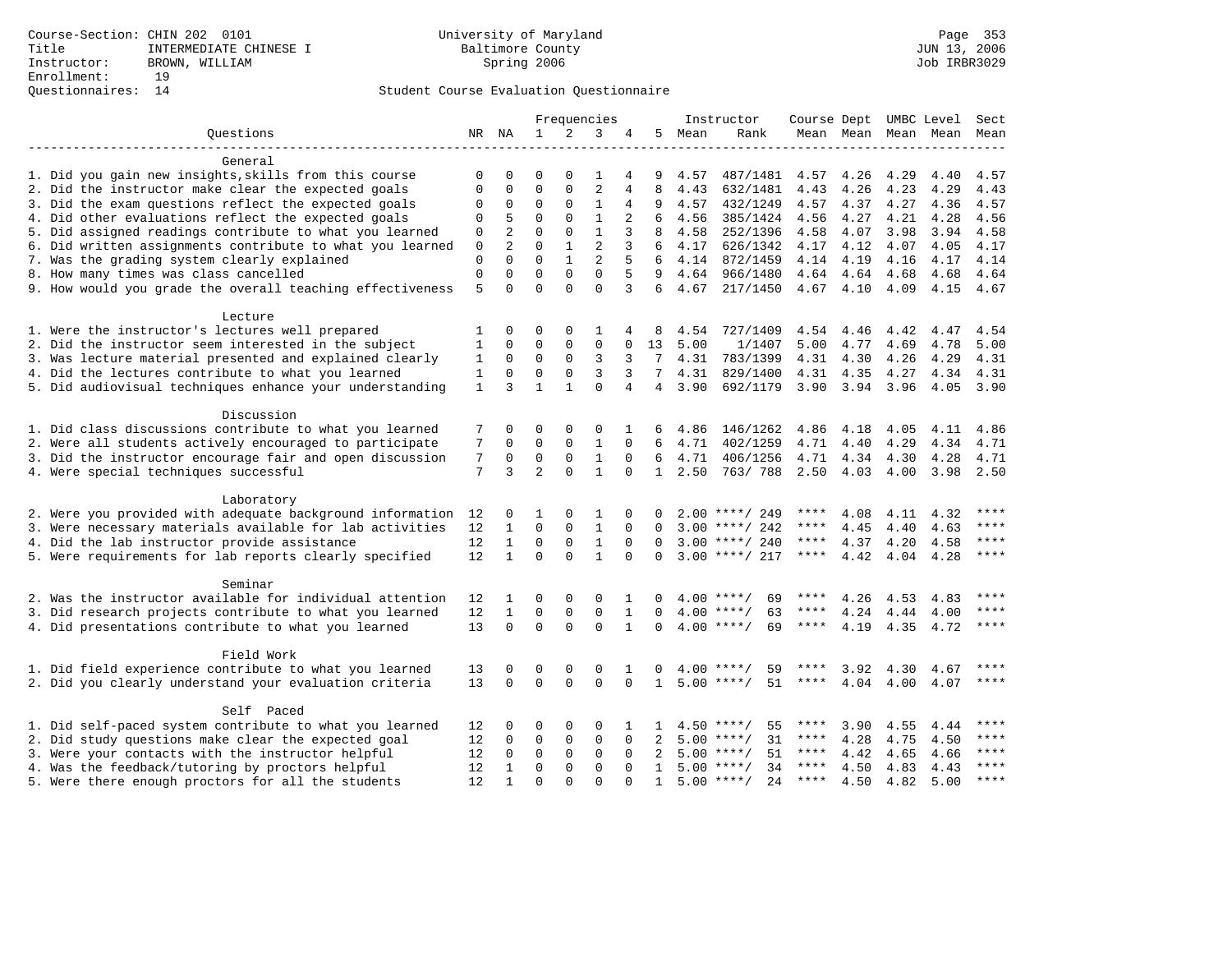| Course-Section: CHIN 202 0101 |                        | University of Maryland                  | Page 353     |
|-------------------------------|------------------------|-----------------------------------------|--------------|
| Title                         | INTERMEDIATE CHINESE I | Baltimore County                        | JUN 13, 2006 |
| Instructor:                   | BROWN, WILLIAM         | Spring 2006                             | Job IRBR3029 |
| Enrollment:                   | 1 Q                    |                                         |              |
| Ouestionnaires: 14            |                        | Student Course Evaluation Questionnaire |              |

| Credits Earned<br>Cum. GPA |  |               |          | Expected Grades |          | Reasons             |   | Type                        | Majors |                                   |  |
|----------------------------|--|---------------|----------|-----------------|----------|---------------------|---|-----------------------------|--------|-----------------------------------|--|
| $00 - 27$                  |  | $0.00 - 0.99$ | $\Omega$ | Α               |          | Required for Majors | 4 | Graduate                    | 0      | Major                             |  |
| $28 - 55$                  |  | $1.00 - 1.99$ | $\Omega$ | В               | 4        |                     |   |                             |        |                                   |  |
| $56 - 83$                  |  | $2.00 - 2.99$ | $\Omega$ | C               | 2        | General             |   | Under-grad                  | 14     | Non-major                         |  |
| $84 - 150$                 |  | $3.00 - 3.49$ | 6        | D               | 0        |                     |   |                             |        |                                   |  |
| Grad.                      |  | $3.50 - 4.00$ | 4        | F               | $\Omega$ | Electives           |   |                             |        | #### - Means there are not enough |  |
|                            |  |               |          | P               |          |                     |   | responses to be significant |        |                                   |  |
|                            |  |               |          |                 | $\Omega$ | Other               |   |                             |        |                                   |  |
|                            |  |               |          |                 | $\Omega$ |                     |   |                             |        |                                   |  |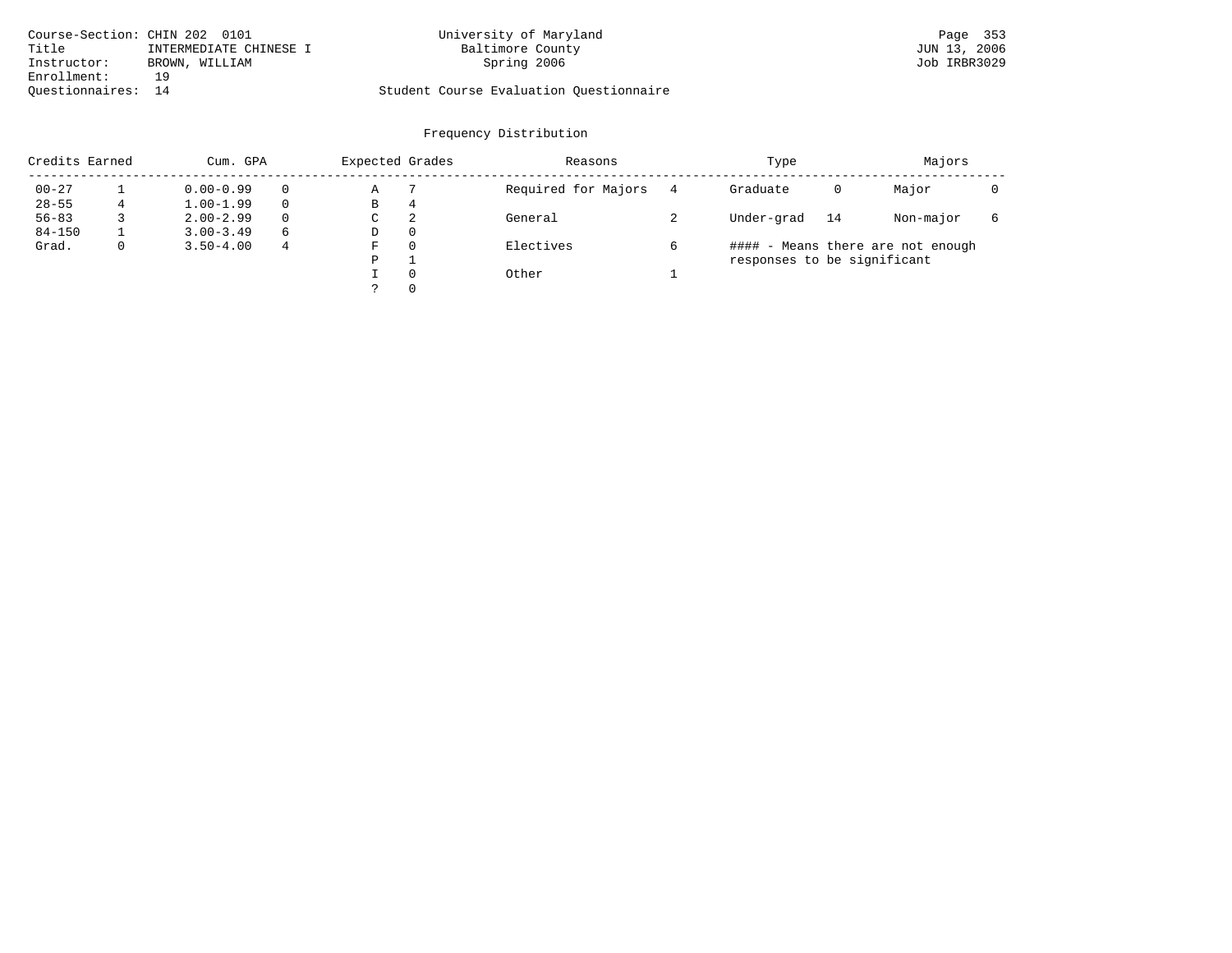|                                                            | Frequencies |              | Instructor   | Course Dept UMBC Level |              |                |                              | Sect |                    |             |      |                     |      |             |
|------------------------------------------------------------|-------------|--------------|--------------|------------------------|--------------|----------------|------------------------------|------|--------------------|-------------|------|---------------------|------|-------------|
| Questions                                                  |             | NR NA        | $\mathbf 1$  | 2                      | 3            | 4              | 5                            | Mean | Rank               |             |      | Mean Mean Mean Mean |      | Mean        |
|                                                            |             |              |              |                        |              |                |                              |      |                    |             |      |                     |      |             |
| General                                                    |             |              |              |                        |              |                |                              |      |                    |             |      |                     |      |             |
| 1. Did you gain new insights, skills from this course      | 0           | 0            | $\mathbf 0$  | $\Omega$               | 1            | 3              | 10                           | 4.64 | 417/1481           | 4.64        | 4.26 | 4.29                | 4.29 | 4.64        |
| 2. Did the instructor make clear the expected goals        | $\mathbf 0$ | $\mathbf 0$  | $\mathbf{0}$ | $\mathbf 0$            | $\Omega$     | 2              | 12                           | 4.86 | 149/1481           | 4.86        | 4.26 | 4.23                | 4.23 | 4.86        |
| 3. Did the exam questions reflect the expected goals       | $\mathbf 0$ | 0            | $\Omega$     | $\Omega$               | $\Omega$     | 3              | 11                           | 4.79 | 219/1249           | 4.79        | 4.37 | 4.27                | 4.28 | 4.79        |
| 4. Did other evaluations reflect the expected goals        | $\Omega$    | 4            | $\Omega$     | $\Omega$               | $\Omega$     | 3              | $7\phantom{.0}\phantom{.0}7$ | 4.70 | 263/1424           | 4.70        | 4.27 | 4.21                | 4.27 | 4.70        |
| 5. Did assigned readings contribute to what you learned    | $\mathsf 0$ | $\mathbf 0$  | $\mathbf{0}$ | $\mathbf 0$            | $\mathsf 0$  | 2              | 12                           | 4.86 | 96/1396            | 4.86        | 4.07 | 3.98                | 4.00 | 4.86        |
| 6. Did written assignments contribute to what you learned  | $\mathbf 0$ | 2            | $\mathbf 0$  | $\mathbf 0$            | $\mathbf{0}$ | $\mathbf{1}$   | 11                           | 4.92 | 77/1342            | 4.92        | 4.12 | 4.07                | 4.12 | 4.92        |
| 7. Was the grading system clearly explained                | $\mathbf 0$ | $\Omega$     | $\Omega$     | $\mathbf 0$            | $\Omega$     | $\mathbf{1}$   | 13                           | 4.93 | 81/1459            | 4.93        | 4.19 | 4.16                | 4.17 | 4.93        |
| 8. How many times was class cancelled                      | $\mathbf 0$ | $\mathbf 0$  | $\mathbf 0$  | $\mathbf 0$            | $\mathbf 0$  | 2              | 12                           | 4.86 | 770/1480           | 4.86        | 4.64 | 4.68                | 4.65 | 4.86        |
| 9. How would you grade the overall teaching effectiveness  | 2           | $\mathbf{1}$ | $\Omega$     | $\Omega$               | $\Omega$     | 5              | 6                            | 4.55 | 304/1450           | 4.55        | 4.10 | 4.09                | 4.10 | 4.55        |
|                                                            |             |              |              |                        |              |                |                              |      |                    |             |      |                     |      |             |
| Lecture<br>1. Were the instructor's lectures well prepared | 1           | $\mathbf 0$  | $\mathbf 0$  | $\mathbf 0$            | 0            | 2              | 11                           | 4.85 | 275/1409           | 4.85        | 4.46 | 4.42                | 4.43 | 4.85        |
| 2. Did the instructor seem interested in the subject       | 0           | 0            | $\mathbf 0$  | $\mathbf 0$            | 0            | $\mathbf 1$    | 13                           | 4.93 | 400/1407           | 4.93        | 4.77 | 4.69                | 4.67 | 4.93        |
|                                                            |             | 0            | 0            | 0                      | $\mathbf 0$  | 2              | 11                           | 4.85 | 178/1399           | 4.85        | 4.30 |                     | 4.27 | 4.85        |
| 3. Was lecture material presented and explained clearly    | 1           | $\mathbf 0$  | $\mathbf{0}$ | $\Omega$               | $\Omega$     |                |                              |      |                    |             |      | 4.26                |      |             |
| 4. Did the lectures contribute to what you learned         | $\mathbf 0$ |              |              |                        |              | 2              | 12                           | 4.86 | 198/1400           | 4.86        | 4.35 | 4.27                | 4.28 | 4.86        |
| 5. Did audiovisual techniques enhance your understanding   | $\mathbf 0$ | $\Omega$     | $\mathbf{1}$ | $\Omega$               | $\Omega$     | $\mathbf{1}$   | 12                           | 4.64 | 187/1179           | 4.64        | 3.94 | 3.96                | 4.02 | 4.64        |
| Discussion                                                 |             |              |              |                        |              |                |                              |      |                    |             |      |                     |      |             |
| 1. Did class discussions contribute to what you learned    | 7           | $\mathbf 0$  | $\mathbf{0}$ | $\mathbf 0$            | 0            | 1              | 6                            | 4.86 | 146/1262           | 4.86        | 4.18 | 4.05                | 4.14 | 4.86        |
| 2. Were all students actively encouraged to participate    | 7           | $\mathbf 0$  | $\mathbf 0$  | $\mathbf 0$            | $\mathbf{1}$ | $\Omega$       | 6                            | 4.71 | 402/1259           | 4.71        | 4.40 | 4.29                | 4.34 | 4.71        |
| 3. Did the instructor encourage fair and open discussion   | 7           | 0            | $\mathbf 0$  | $\mathbf 0$            | $\mathbf{0}$ | $\mathbf 0$    | 7                            | 5.00 | 1/1256             | 5.00        | 4.34 | 4.30                | 4.34 | 5.00        |
| 4. Were special techniques successful                      | 7           | $\mathbf{1}$ | $\Omega$     | $\Omega$               | $\mathbf{0}$ | $\overline{2}$ | 4                            | 4.67 | 133/788            | 4.67        | 4.03 | 4.00                | 4.07 | 4.67        |
|                                                            |             |              |              |                        |              |                |                              |      |                    |             |      |                     |      |             |
| Laboratory                                                 |             |              |              |                        |              |                |                              |      |                    |             |      |                     |      |             |
| 1. Did the lab increase understanding of the material      | 13          | 0            | $\mathbf 0$  | $\mathsf 0$            | $\mathsf 0$  | 0              | 1                            |      | $5.00$ ****/ 246   | ****        | 4.26 | 4.20                | 4.20 |             |
| 2. Were you provided with adequate background information  | 13          | $\mathbf 0$  | $\mathbf 0$  | $\mathbf 0$            | $\mathbf 0$  | $\mathbf 0$    | 1                            | 5.00 | ****/ 249          | ****        | 4.08 | 4.11                | 4.23 | ****        |
| 3. Were necessary materials available for lab activities   | 13          | 0            | $\mathbf 0$  | $\mathbf 0$            | 0            | $\Omega$       | 1                            |      | $5.00$ ****/ 242   | ****        | 4.45 | 4.40                | 4.36 | ****        |
| 4. Did the lab instructor provide assistance               | 13          | $\Omega$     | $\mathbf{0}$ | $\Omega$               | $\mathbf{0}$ | $\Omega$       | $\mathbf{1}$                 |      | $5.00$ ****/ 240   | ****        | 4.37 | 4.20                | 3.96 | $***$       |
| 5. Were requirements for lab reports clearly specified     | 13          | $\Omega$     | $\Omega$     | $\Omega$               | $\Omega$     | $\Omega$       | $\mathbf{1}$                 |      | $5.00$ ****/ 217   | $***$ * *   | 4.42 | 4.04                | 4.11 | $* * * *$   |
|                                                            |             |              |              |                        |              |                |                              |      |                    |             |      |                     |      |             |
| Seminar                                                    |             |              |              |                        |              |                |                              |      |                    |             |      |                     |      |             |
| 1. Were assigned topics relevant to the announced theme    | 13          | 0            | $\mathbf{0}$ | $\mathbf 0$            | 0            | $\mathbf 0$    | 1                            |      | $5.00$ ****/<br>68 | ****        | 4.66 | 4.49                | 4.70 | ****        |
| 2. Was the instructor available for individual attention   | 13          | $\mathbf 0$  | $\mathsf 0$  | $\mathsf 0$            | $\mathbf{0}$ | $\mathbf 0$    | 1                            | 5.00 | $***$ /<br>69      | $***$ * *   | 4.26 | 4.53                | 4.66 |             |
| 3. Did research projects contribute to what you learned    | 13          | $\mathbf 0$  | $\mathbf 0$  | $\mathsf 0$            | $\mathbf 0$  | $\Omega$       | 1                            | 5.00 | $***/$<br>63       | ****        | 4.24 | 4.44                | 4.56 | ****        |
| 4. Did presentations contribute to what you learned        | 13          | $\mathbf 0$  | $\mathbf 0$  | $\mathbf 0$            | $\mathbf 0$  | $\Omega$       | 1                            | 5.00 | $***/$<br>69       | $***$ * *   | 4.19 | 4.35                | 4.48 | $***$       |
| 5. Were criteria for grading made clear                    | 13          | $\Omega$     | $\Omega$     | $\Omega$               | $\Omega$     | $\Omega$       | $\mathbf{1}$                 |      | $5.00$ ****/<br>68 | ****        | 3.98 | 3.92                | 4.43 | $***$       |
|                                                            |             |              |              |                        |              |                |                              |      |                    |             |      |                     |      |             |
| Field Work                                                 |             |              |              |                        |              |                |                              |      |                    |             |      |                     |      |             |
| 1. Did field experience contribute to what you learned     | 13          | $\mathbf 0$  | $\mathbf 0$  | $\mathsf 0$            | 0            | $\mathbf 0$    | п.                           |      | $5.00$ ****/<br>59 | ****        | 3.92 | 4.30                | 4.48 |             |
| 2. Did you clearly understand your evaluation criteria     | 13          | $\mathbf 0$  | $\mathbf 0$  | $\mathbf 0$            | $\mathbf 0$  | $\Omega$       | 1                            | 5.00 | $***/$<br>51       | ****        | 4.04 | 4.00                | 4.13 | $***$ * * * |
| 3. Was the instructor available for consultation           | 13          | $\mathbf 0$  | $\mathbf 0$  | $\mathbf 0$            | $\mathbf 0$  | 0              | $\mathbf{1}$                 |      | $5.00$ ****/<br>36 | ****        | 5.00 | 4.60                | 4.33 | ****        |
| 4. To what degree could you discuss your evaluations       | 13          | $\mathbf 0$  | $\mathbf 0$  | $\mathbf 0$            | $\mathbf 0$  | $\Omega$       | 1                            | 5.00 | $***/$<br>41       | $***$ * *   | 3.68 | 4.26                | 3.90 | $***$       |
| 5. Did conferences help you carry out field activities     |             | $\Omega$     | $\Omega$     | $\Omega$               | $\Omega$     | $\Omega$       | $\mathbf{1}$                 | 5.00 | $***/$<br>31       | $***$ * *   | 3.50 | 4.42                | 4.00 | $***$       |
|                                                            |             |              |              |                        |              |                |                              |      |                    |             |      |                     |      |             |
| Self Paced                                                 |             |              |              |                        |              |                |                              |      |                    |             |      |                     |      |             |
| 1. Did self-paced system contribute to what you learned    | 13          | 0            | 0            | $\mathbf 0$            | 0            | $\mathbf 0$    | 1                            | 5.00 | $***$ /<br>55      | ****        | 3.90 | 4.55                | 4.88 | $***$       |
| 2. Did study questions make clear the expected goal        | 13          | 0            | $\mathbf 0$  | $\mathbf 0$            | $\mathbf 0$  | 0              | 1                            | 5.00 | $***/$<br>31       | $***$ * * * | 4.28 | 4.75                | 4.67 | ****        |
| 3. Were your contacts with the instructor helpful          | 13          | $\Omega$     | $\mathbf{0}$ | $\mathbf 0$            | 0            | $\Omega$       | 1                            | 5.00 | $***/$<br>51       | ****        | 4.42 | 4.65                | 4.88 | ****        |
| 4. Was the feedback/tutoring by proctors helpful           | 13          | $\mathbf 0$  | $\mathbf 0$  | $\mathbf 0$            | $\mathbf{0}$ | 0              | 1                            | 5.00 | $***/$<br>34       | ****        | 4.50 | 4.83                | 4.67 | ****        |
| 5. Were there enough proctors for all the students         | 13          | $\Omega$     | $\Omega$     | $\Omega$               | $\Omega$     | U              | 1                            |      | $5.00$ ****/<br>24 | $***$ * * * | 4.50 | 4.82                | 4.67 | $***$       |
|                                                            |             |              |              |                        |              |                |                              |      |                    |             |      |                     |      |             |